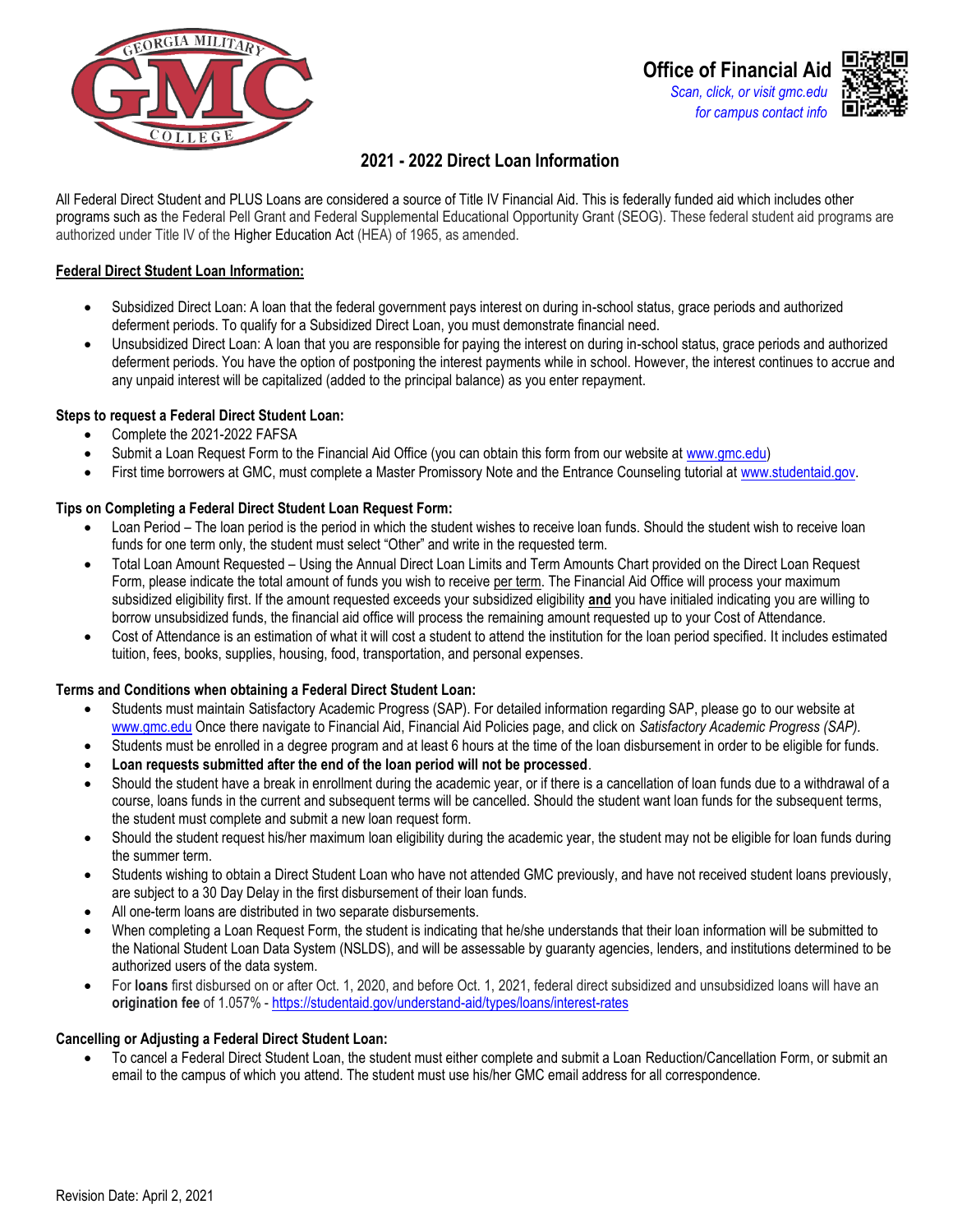| <b>Annual Student Loan Limits</b>                                                                                                  |                    |                                          |                                             |  |
|------------------------------------------------------------------------------------------------------------------------------------|--------------------|------------------------------------------|---------------------------------------------|--|
| <b>Grade Level</b>                                                                                                                 | <b>Base Amount</b> | <b>Additional Unsubsidized Dependent</b> | <b>Additional Unsubsidized *Independent</b> |  |
| Freshman (0-44 credit hours)                                                                                                       | \$3,500            | \$2,000                                  | \$6,000                                     |  |
| Sophomore (45 + credit hours)                                                                                                      | \$4,500            | \$2,000                                  | \$6,000                                     |  |
| <b>Bachelor of Applied Science</b>                                                                                                 | \$5,500            | \$2,000                                  | \$7,000                                     |  |
| *Additional unsubsidized independent loan amounts also apply to dependent students whose parents are not eligible for a PLUS Loan* |                    |                                          |                                             |  |
| <b>Aggregate Student Loan Limits</b>                                                                                               |                    |                                          |                                             |  |
| <b>Student Type</b>                                                                                                                |                    | <b>Total Amount</b>                      |                                             |  |
| Dependent Undergraduate                                                                                                            |                    | \$31,000                                 | No more than \$23,000 of which may be       |  |
| Independent Undergraduate, Additional Degree<br>Undergraduate, or Post Baccalaureate Student                                       |                    | \$57,500                                 | Subsidized Funds.                           |  |

# **Federal Direct PLUS Loan Information:**

PLUS loans are federal loans that graduate or professional degree students and parents of dependent undergraduate students can use to help pay education expenses. The U.S. Department of Education makes Direct PLUS Loans to eligible borrowers through schools participating in the *Direct Loan* Program.

### **Steps to take as a parent to request a Federal Direct PLUS Loan:**

- The student must complete the 2021-2022 FAFSA
- The parent must submit a PLUS Loan Authorization Form found in the financial section of our website at [www.gmc.edu](www.gmc.edu%20) to the Financial Aid Office.
- A review of the parent's credit history is required. The parent may complete this step by requesting a PLUS loan a[t www.studentaid.gov.](http://www.studentaid.gov/) If the parent does not wish to complete the credit history online, GMC can complete this step on his/her behalf with the signed authorization form.
- If the parent is a first-time borrower at GMC, he/she must complete a Plus Master Promissory Note, found at [www.studentaid.gov.](http://www.studentaid.gov/)

### **Tips on Completing a Federal Direct PLUS Loan Authorization Form:**

- Be sure to distinguish which section is designated for the student and parent.
- Loan Period The loan period is the period in which the borrower wishes to provide loan funds for their student. Should the borrower wish to provide loan funds for one term only, the parent must select "Other" and write in the requested term.
- Excess Loan Funds: The borrower must either select Option A to disburse any PLUS Loan proceeds in excess of the student's account balance directly to the borrower, Or, Option B – to disburse any PLUS Loan proceeds in excess of the student's account balance directly to the student.
- Should the borrower wish to receive the excess loan funds directly and their address is different than that of the student's, then the borrower must complete the Address Section at the bottom of the PLUS Loan Authorization Form.

# **Terms and Conditions when obtaining a Federal Direct PLUS Loan:**

- The U.S. Department of Education is the *lender*.
- The borrower must not have an *adverse credit history*.
	- $\circ$  If the PLUS loan is denied based on an adverse credit history, the parent may secure an approved endorser or appeal based on extenuating circumstances. If the PLUS loan is subsequently approved after meeting one of these conditions, the parent must complete PLUS loan entrance counseling before funds can be disbursed. See [www.studentaid.gov](http://www.studentaid.gov/) for additional information.
	- The maximum loan amount is the student's cost of attendance (determined by the school) minus any other financial aid received.
- The student must be enrolled at least half-time (6 credit hours) per quarter to be eligible.
- All funds will be credited to the student's account first, with any remaining balance refunded to either the parent or student.
- Only parents or step-parents are permitted to apply for a PLUS Loan.
- The borrower may cancel a portion or the entire PLUS Loan, even after the funds have been disbursed.
- When completing a PLUS Loan Authorization Form, the borrower is indicating that he/she understands that their loan information will be submitted to the National Student Loan Data System (NSLDS), and will be assessable by guaranty agencies, lenders, and institutions determined to be authorized users of the data system.
- Should the student have a break in enrollment, the borrower must complete a new PLUS Loan Authorization Form, and may be subject to a new credit check depending on the prior credit check's expiration date.
- For **parent plus loans** first disbursed on or after October 1, 2020, and before October 1, 2021, will carry an **origination fee** of 4.228%. <https://studentaid.gov/understand-aid/types/loans/interest-rates>

#### **Cancelling or Adjusting a Federal Direct PLUS Loan:**

• To cancel a Federal Direct PLUS Loan, the borrower must complete and submit a Loan Reduction/Cancellation Form.